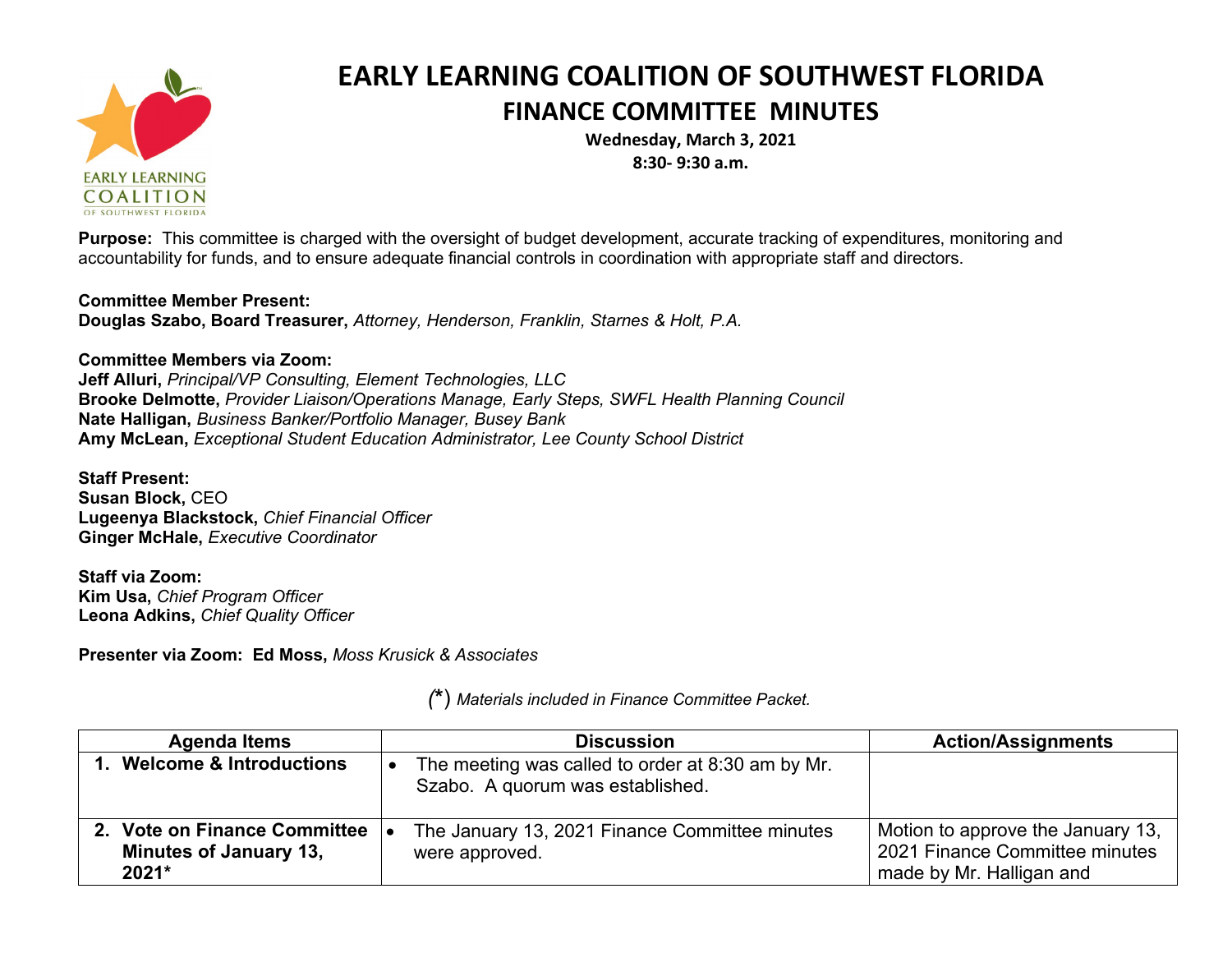|                                                                                            |           |                                                                                                                                                                                                                                                                                                                                                                                                                                                                                                | seconded by Ms. Delmotte.                                                                                                                                                                                      |
|--------------------------------------------------------------------------------------------|-----------|------------------------------------------------------------------------------------------------------------------------------------------------------------------------------------------------------------------------------------------------------------------------------------------------------------------------------------------------------------------------------------------------------------------------------------------------------------------------------------------------|----------------------------------------------------------------------------------------------------------------------------------------------------------------------------------------------------------------|
|                                                                                            |           |                                                                                                                                                                                                                                                                                                                                                                                                                                                                                                | Motion approved.                                                                                                                                                                                               |
| 3. Discuss Utilization<br><b>Management (Forecast)*</b>                                    |           | Ms. Block reported the First Responders' program<br>ends March 31, 2021. A few of the children may<br>qualify as income eligible going forward.                                                                                                                                                                                                                                                                                                                                                |                                                                                                                                                                                                                |
|                                                                                            |           | We are continuing to enroll off the Waitlist. At the<br>end of Feb. there were 1,137 children listed. This<br>number consistently changes as we enroll children<br>and more children are added to the Waitlist.<br>VPK enrollment is slightly up. We are encouraging                                                                                                                                                                                                                           |                                                                                                                                                                                                                |
|                                                                                            |           | providers to provide a summer VPK program.                                                                                                                                                                                                                                                                                                                                                                                                                                                     |                                                                                                                                                                                                                |
| 4. Review Utilization Reports<br>and Statements of<br><b>Revenues and</b><br>Expenditures* | $\bullet$ | Ms. Blackstock presented the financial reports ending<br>January 2021. Ms. Blackstock reviewed the<br>summary reports for School Readiness (SR),<br>Voluntary Prekindergarten (VPK), and administration<br>costs.                                                                                                                                                                                                                                                                              | Motion made to approve and move<br>the Utilization Reports and<br><b>Statements of Revenues and</b><br><b>Expenditures to the Executive</b><br>Committee made by Mr. Halligan<br>and seconded by Ms. Delmotte. |
|                                                                                            | $\bullet$ | There was a lengthy discussion about the impact of<br>COVID-19 on parents and providers, number of SR<br>slots and number of children in need. Parents have<br>concerns about their children's safety. Providers are<br>relucent to increase the number of children, as it is<br>easier to comply with CDC regulations when caring<br>for a smaller number of children. Currently, some<br>providers are not allowing parents into their centers.                                              | Motion approved.                                                                                                                                                                                               |
| 5. Review FY18-19 Provider<br><b>Reconciliation</b>                                        | $\bullet$ | Ms. Blackstock reported one hundred and seventeen<br>(117) providers reconciliation letters have been<br>mailed. Fifteen (15) providers have paid in full. The<br>Office of Early Learning (OEL) has accepted eighty<br>(80) providers' payment plans for a total of<br>\$736,000.00. Twenty-Two (22) providers are pending<br>negotiations. The amount owed is over \$400,000.00.<br>If no response to a repayment plan is received, a<br>twelve (12) month payment plan will start in April. |                                                                                                                                                                                                                |
| 6. Update on FY2020 Single                                                                 | $\bullet$ | Mr. Moss with Moss, Krusick & Associates presented                                                                                                                                                                                                                                                                                                                                                                                                                                             |                                                                                                                                                                                                                |
| Audit – Moss, Krusick &                                                                    |           | the FY2020 Single Audit. The audit contains                                                                                                                                                                                                                                                                                                                                                                                                                                                    |                                                                                                                                                                                                                |